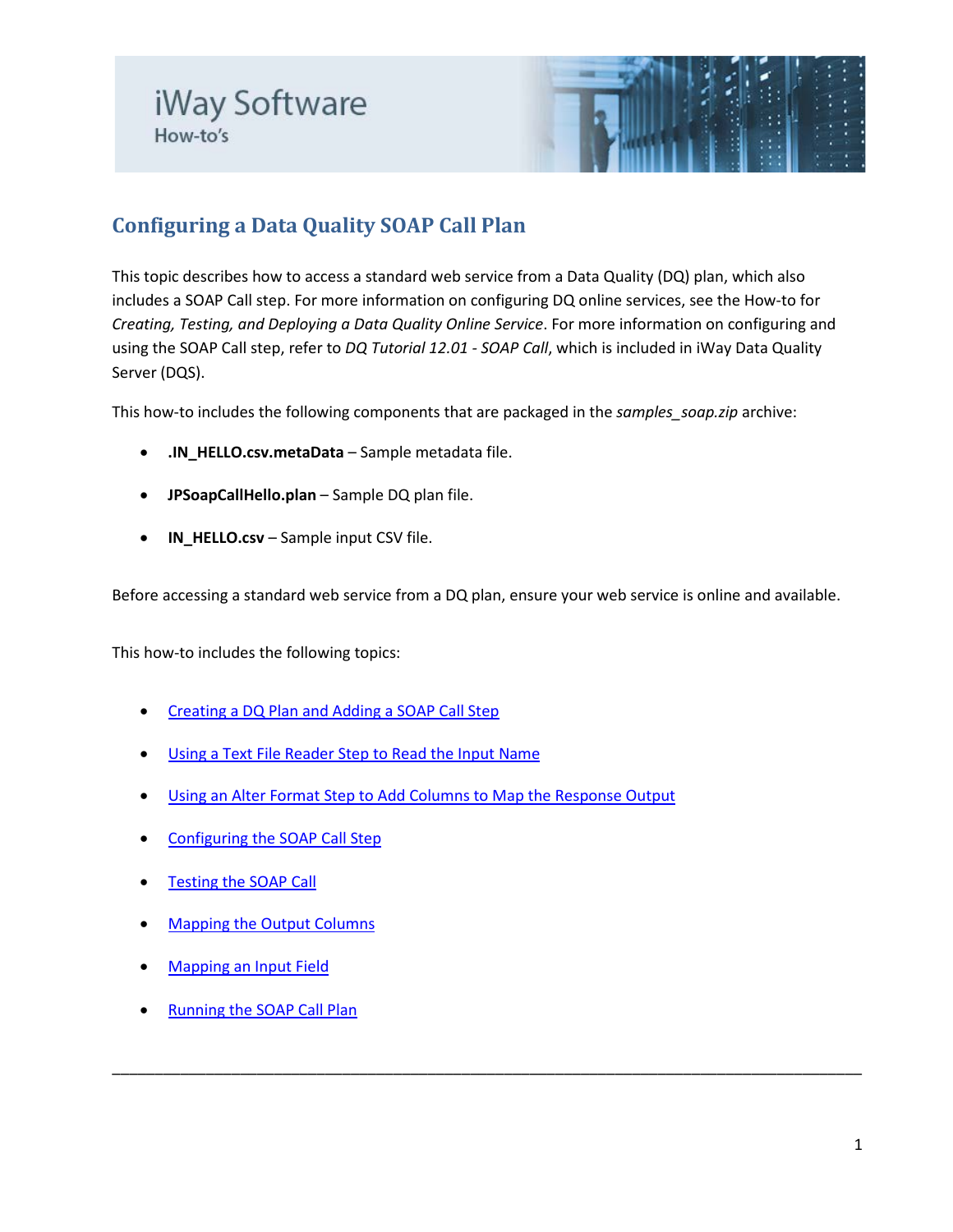## <span id="page-1-0"></span>**Creating a DQ Plan and Adding a SOAP Call Step**

Using iWay Data Quality Server (DQS), create a new DQ plan and add a SOAP Call step, as shown in the following image.



### <span id="page-1-1"></span>**Using a Text File Reader Step to Read the Input Name**

Once you create a new DQ plan, add and configure a Text File Reader step for your DQ plan that will read the *name* column from your sample input data.

| <b>A</b> <sub>O</sub> Properties of Text File Reader (IN_HELLO)              |                               |                                   |
|------------------------------------------------------------------------------|-------------------------------|-----------------------------------|
| Text File Reader<br>$\triangle$ $\triangle$ Columns (1)                      | <b>Text File Reader</b>       |                                   |
| name:STRING<br>Shadow Columns (0)                                            | General<br>Columns<br>۰       | <b>Shadow Columns</b><br>Advanced |
| Data Format Parameters<br><b>Error Handling Strategy</b><br>$\triangleright$ | $\blacktriangleright$ General |                                   |
|                                                                              | Id:                           | <b>IN_HELLO</b>                   |
|                                                                              | $-$ Main                      |                                   |
|                                                                              | File Name*:                   | /11 SOA services/IN_HELLO.csv     |
|                                                                              | Fncoding*:                    | ISO-8859-1                        |

The following image shows the contents of a sample CSV document, which includes a name column with one row of data.

|  | name             |  |
|--|------------------|--|
|  | Bond, James Bond |  |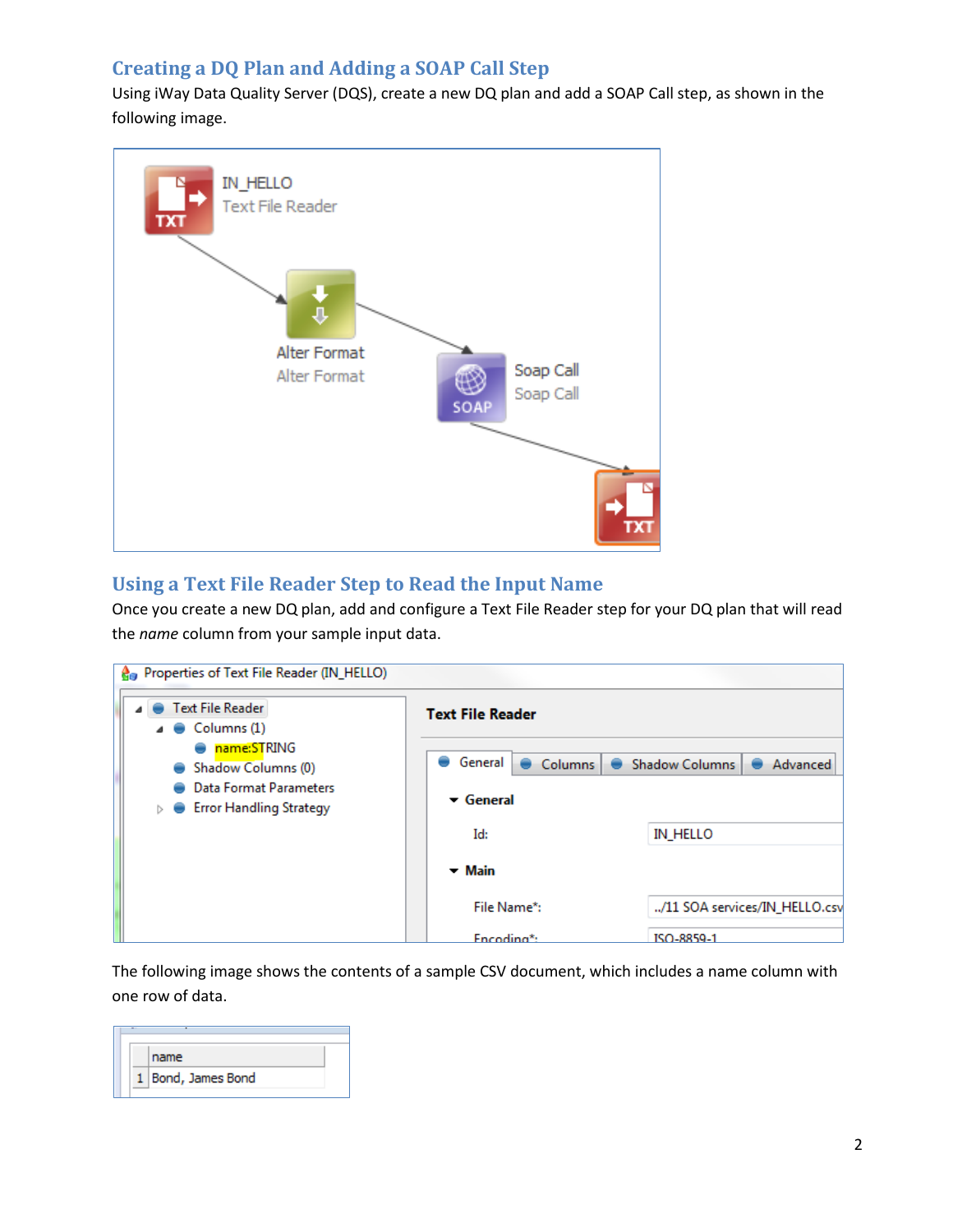### <span id="page-2-0"></span>**Using an Alter Format Step to Add Columns to Map the Response Output**

An Alter Format step can be used to add columns to map the response output, as shown in the following image.

| <b>R</b> <sub>n</sub> Properties of Alter Format (Alter Format)                |                  |                           |
|--------------------------------------------------------------------------------|------------------|---------------------------|
| ⊿ Alter Format<br>$\triangle$ $\triangle$ Added Columns (3)                    | out name:STRING  |                           |
| out name:STRING<br>SCORE:INTEGER<br><b>ERROR:STRING</b><br>Removed Columns (0) | Name*:<br>Type*: | out name<br><b>STRING</b> |

# <span id="page-2-1"></span>**Configuring the SOAP Call Step**

To configure the SOAP Call step:

1. Enter the WSDL URL (for example, [http://localhost:8888/](http://localhost:8888/Hello?wsdl)**Hello**?wsdl) in the corresponding field and click *Update*, as shown in the following image.

| Soap Call<br>гĐ.<br>Name | <b>Soap Call</b>                                | $\Leftrightarrow$ $\Leftrightarrow$ xmL |
|--------------------------|-------------------------------------------------|-----------------------------------------|
| Attribu<br>Scorer        | General <b>B</b> Output <b>C</b> Error Handling | Advanced                                |
| Data F<br>Http R<br>€    | ▼ General                                       |                                         |
|                          | Soap Call<br>Id:                                |                                         |
|                          | $\ddot{\bm{\omega}}$<br>$Ur*$ :                 | Create                                  |
|                          | Ø<br>Soap Action*:                              |                                         |
|                          | Soap Version*:<br>$SOAP_11$                     |                                         |
|                          |                                                 | A                                       |
|                          |                                                 |                                         |
|                          |                                                 |                                         |
|                          | Input Template*: 3                              |                                         |
|                          |                                                 |                                         |
|                          |                                                 | $\overline{\phantom{a}}$                |
|                          | $\triangleleft$                                 |                                         |
|                          | ▼ Advanced                                      |                                         |
|                          | list element<br>Namespaces:                     |                                         |
|                          | Wsdl Url:                                       | http://localhost:8888/Hello?wsdl        |
|                          |                                                 |                                         |
|                          |                                                 | Update                                  |
|                          | Comments (Hide)                                 |                                         |
|                          |                                                 |                                         |

2. In the Update a Web Service Client dialog, select a service name from the Services list, as shown in the following image.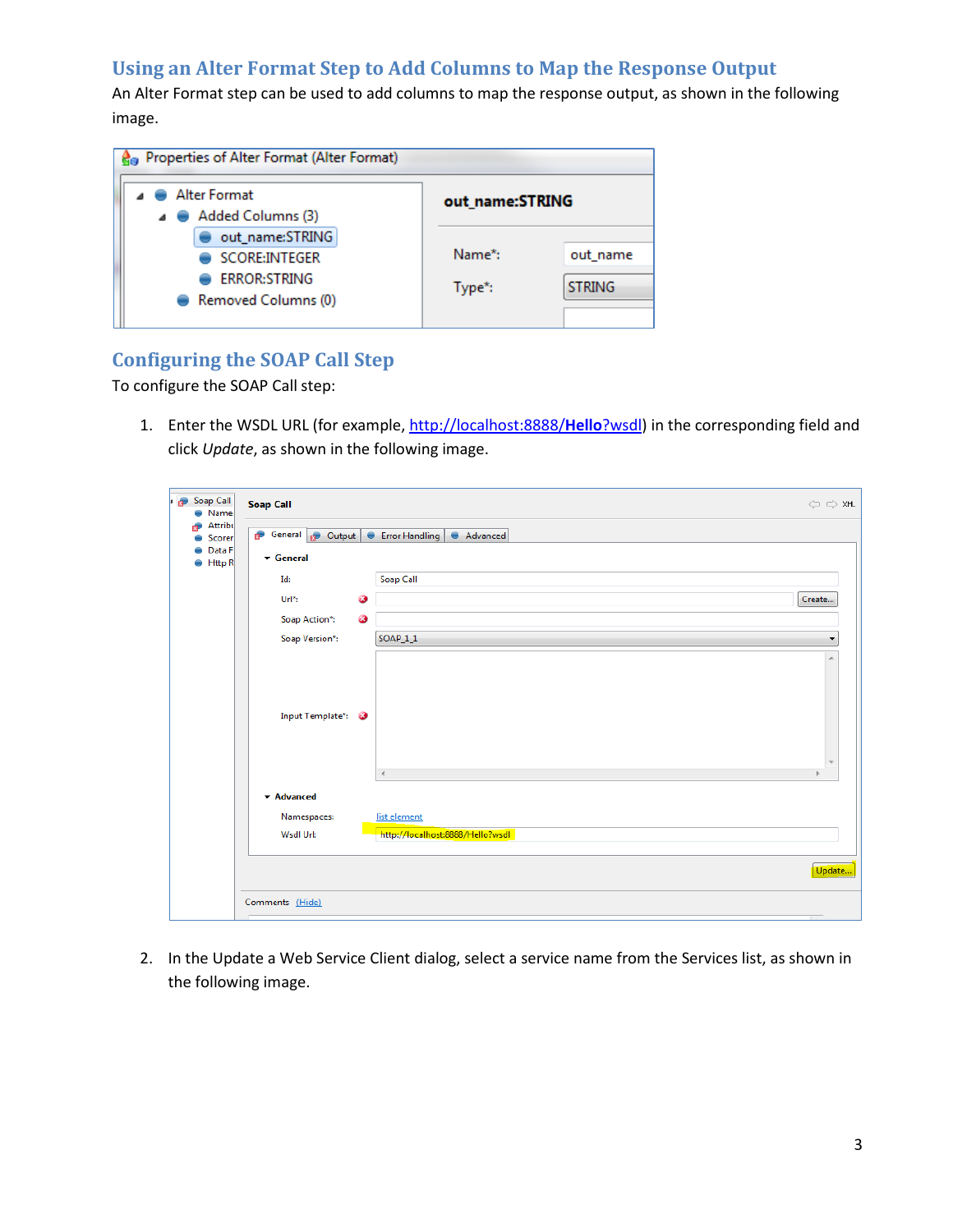| $\mathbf{z}$<br>▣<br>& Update a Web Service Client<br>$\overline{1}$ |                                  |        |  |
|----------------------------------------------------------------------|----------------------------------|--------|--|
| Select the web service to be used for this call.                     |                                  |        |  |
| WSDL:<br>Services:                                                   | http://localhost:8888/Hello?wsdl | Browse |  |
| Name                                                                 | <b>Soap Version</b>              |        |  |
| Hello                                                                | 1.1                              |        |  |
|                                                                      |                                  |        |  |
|                                                                      |                                  |        |  |
|                                                                      |                                  |        |  |
|                                                                      | Next ><br>< Back<br>Finish       | Cancel |  |

This will interrogate the live service and return its available functions.

3. Click *Next*.

The Request XML template appears with sample data, as shown in the following image.

```
A<sub>n</sub> Update a Web Service Client
 Set up the web service request message and how it maps to the input data.
Request:
 <?xml version='1.0' encoding='UTF-8'?>
 <soapenv:Envelope xmlns:ns1="http://www.example.com/ws" xmlns:soapenv="http://sche
      <soapenv:Body>
           <ns1:Hello>
                \langlens1:in\rangle<ns1:src_full_name>src_full_name</ns1:src_full_name>
                \langle /ns1; in \rangle\langle /ns1; \text{Hello} \rangle</soapenv:Body>
 </soapenv:Envelope>
```
You can hard code a value or map a parameter from the input file.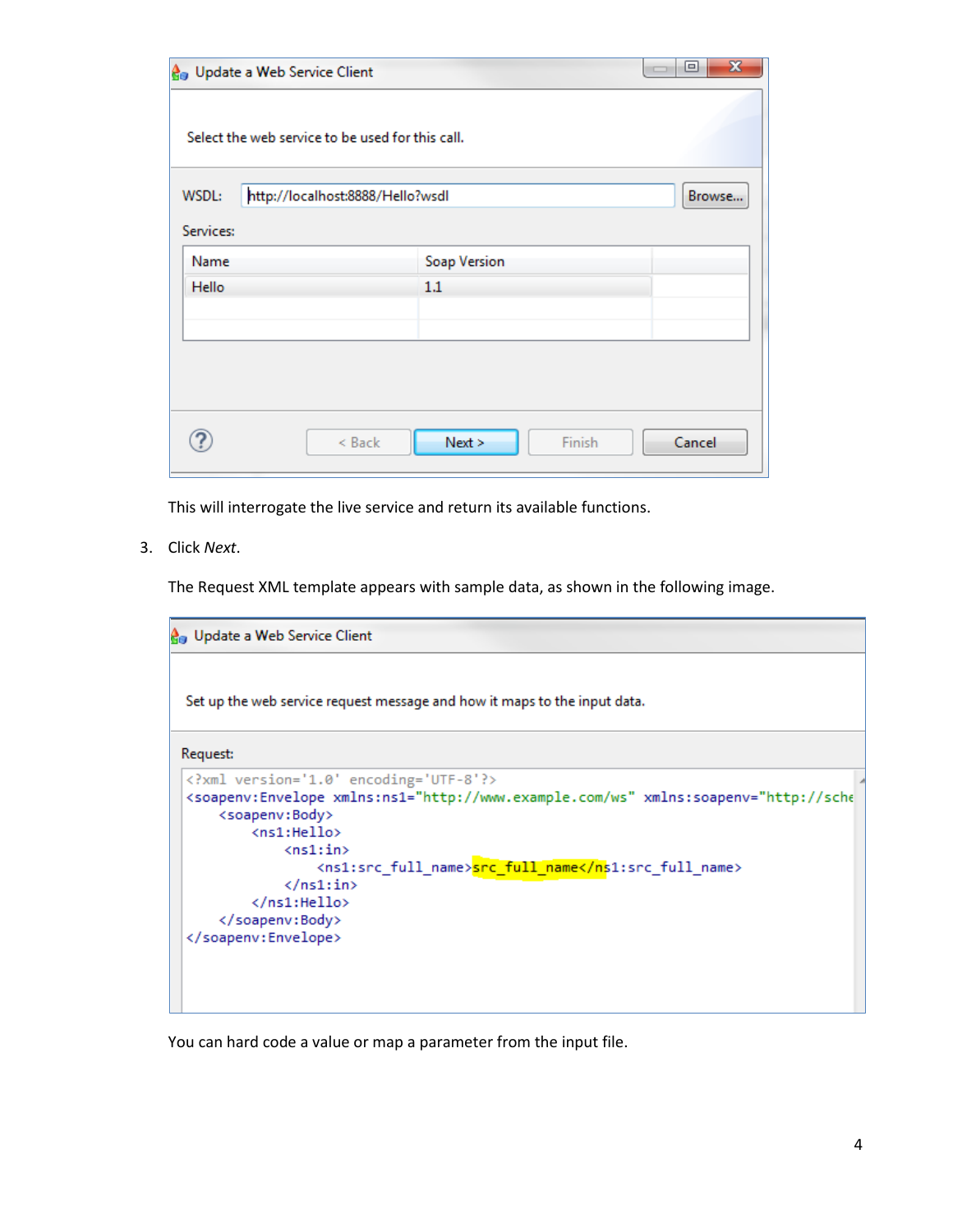#### <span id="page-4-0"></span>**Testing the SOAP Call**

To test the SOAP call:

1. In the Update a Web Service Client dialog, click *Invoke Service*, as shown in the following image.

| <b>A</b> <sub>B</sub> Update a Web Service Client |                                                                                                                                                                                                                                                                                                                                                                                                                                                                                                                                                                                                                                                                                                                                                                                                                                                                                                                                                                                                                                                                                                                                                                                                                                                                                   | $\overline{\mathbf{x}}$<br>▣ |        |
|---------------------------------------------------|-----------------------------------------------------------------------------------------------------------------------------------------------------------------------------------------------------------------------------------------------------------------------------------------------------------------------------------------------------------------------------------------------------------------------------------------------------------------------------------------------------------------------------------------------------------------------------------------------------------------------------------------------------------------------------------------------------------------------------------------------------------------------------------------------------------------------------------------------------------------------------------------------------------------------------------------------------------------------------------------------------------------------------------------------------------------------------------------------------------------------------------------------------------------------------------------------------------------------------------------------------------------------------------|------------------------------|--------|
|                                                   | Set the web service response which will be used for mapping the message to the data flow.                                                                                                                                                                                                                                                                                                                                                                                                                                                                                                                                                                                                                                                                                                                                                                                                                                                                                                                                                                                                                                                                                                                                                                                         |                              |        |
| Response:                                         |                                                                                                                                                                                                                                                                                                                                                                                                                                                                                                                                                                                                                                                                                                                                                                                                                                                                                                                                                                                                                                                                                                                                                                                                                                                                                   |                              |        |
| <soapenv:body><br/></soapenv:body>                | xml version='1.0' encoding='UTF-8'?<br><soapenv:envelope inline"="" xmlns:ns1="http://www.example.com/ws" xmlns:soapenv="http://s&lt;br&gt;&lt;ns1:HelloResponse&gt;&lt;br&gt;&lt;math&gt;\langle&lt;/math&gt;ns1:out&gt;&lt;br&gt;&lt;ns1:src_full_name&gt;src_full_name&lt;/ns1:src_full_name&gt;&lt;br&gt;&lt;math&gt;\langle&lt;/math&gt;/ns1:out&gt;&lt;br&gt;&lt;/ns1:HelloResponse&gt;&lt;/th&gt;&lt;th&gt;Invoke Service&lt;br&gt;Build Message&lt;/th&gt;&lt;/tr&gt;&lt;tr&gt;&lt;td&gt;&lt;/soapenv:Envelope&gt;&lt;/td&gt;&lt;td&gt;&lt;/td&gt;&lt;td&gt;&lt;/td&gt;&lt;/tr&gt;&lt;tr&gt;&lt;th&gt;&lt;math&gt;\overline{4}&lt;/math&gt;&lt;/th&gt;&lt;th&gt;m.&lt;/th&gt;&lt;th&gt;&lt;/th&gt;&lt;/tr&gt;&lt;tr&gt;&lt;th&gt;Defined namespaces:&lt;/th&gt;&lt;th&gt;&lt;/th&gt;&lt;th&gt;&lt;/th&gt;&lt;/tr&gt;&lt;tr&gt;&lt;td&gt;Prefix&lt;/td&gt;&lt;td&gt;&lt;b&gt;URL&lt;/b&gt;&lt;/td&gt;&lt;td&gt;&lt;b&gt;Extract from Response&lt;/b&gt;&lt;/td&gt;&lt;/tr&gt;&lt;tr&gt;&lt;td&gt;1 soapenv&lt;/td&gt;&lt;td&gt;http://schemas.xmlsoap.org/soap/envelope/&lt;/td&gt;&lt;td&gt;&lt;/td&gt;&lt;/tr&gt;&lt;tr&gt;&lt;td&gt;&lt;math&gt;2&lt;/math&gt; ns1&lt;br&gt;&lt;math display=">\ast<td>http://www.example.com/ws</td><td>Delete</td></soapenv:envelope> | http://www.example.com/ws    | Delete |
| ∢                                                 |                                                                                                                                                                                                                                                                                                                                                                                                                                                                                                                                                                                                                                                                                                                                                                                                                                                                                                                                                                                                                                                                                                                                                                                                                                                                                   |                              |        |
|                                                   | < Back<br>Next ><br>Finish                                                                                                                                                                                                                                                                                                                                                                                                                                                                                                                                                                                                                                                                                                                                                                                                                                                                                                                                                                                                                                                                                                                                                                                                                                                        | Cancel                       |        |

The Web Service Test dialog opens and displays the Request pane, as shown in the following image.

| <b>Re</b> Web Service Test                                                                                                                                                            |                                                                                                                                                    |
|---------------------------------------------------------------------------------------------------------------------------------------------------------------------------------------|----------------------------------------------------------------------------------------------------------------------------------------------------|
| Request:                                                                                                                                                                              |                                                                                                                                                    |
| xml version='1.0' encoding='UTF-8'?<br><soapenv:body><br/><ns1:hello><br/><math>\langle</math>ns1:in&gt;<br/><math>\langle</math>/ns1:in&gt;<br/></ns1:hello><br/></soapenv:body><br> | <soapenv:envelope xmlns:ns1="http://www.example.com/ws" xmlns:soa<br=""><ns1:src_full_name>Bond, James_bond</ns1:src_full_name></soapenv:envelope> |
| m.                                                                                                                                                                                    |                                                                                                                                                    |
|                                                                                                                                                                                       | <b>Send Request</b><br>Cancel Reque                                                                                                                |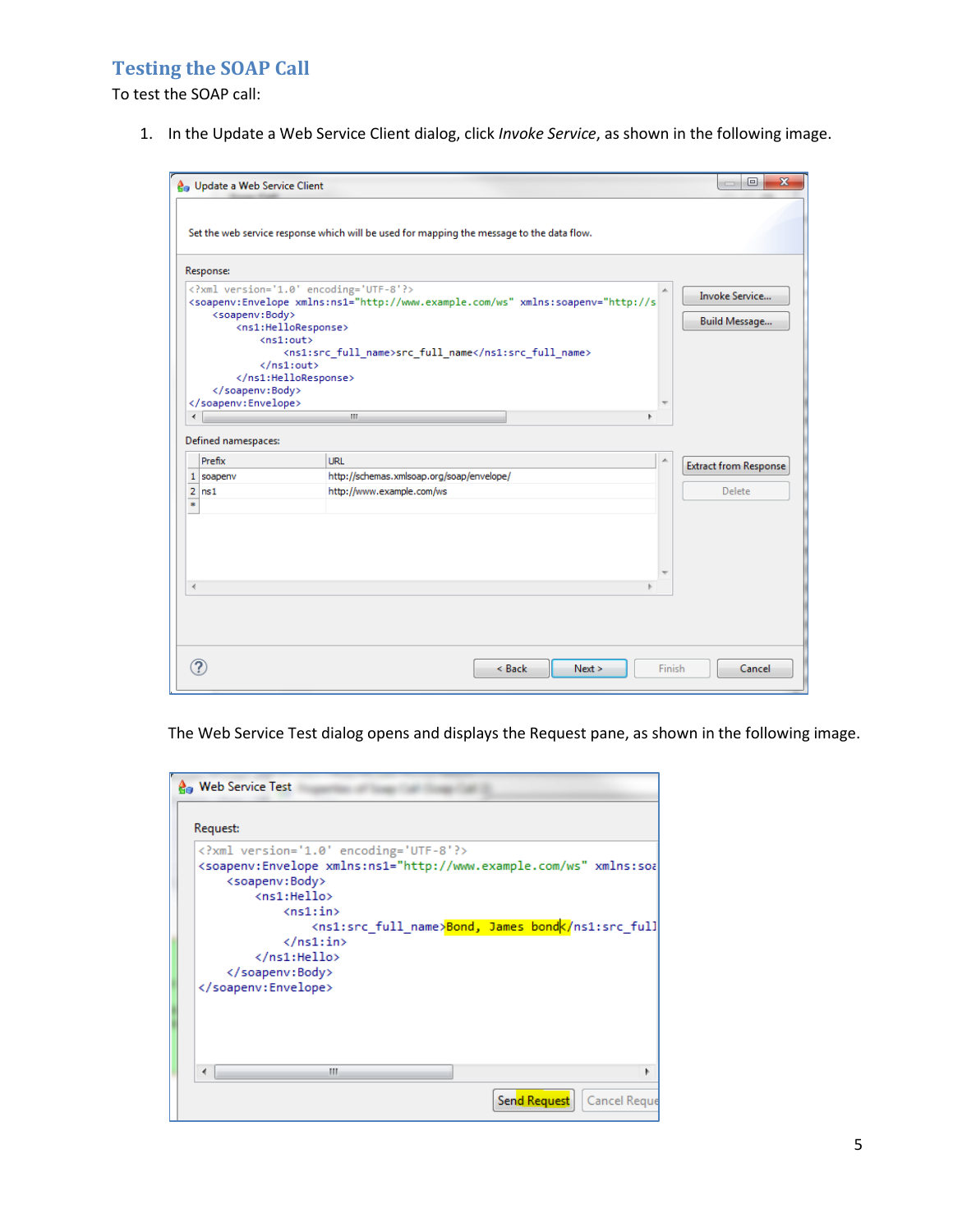2. Specify a value for the *<n1:src\_full\_name>* element (for example, type any name), and then click *Send Request*.

The response is returned, as shown in the following image.

|                                                                                                                                     | ▣<br>$\Box$                                                                                                                                                                                                          |
|-------------------------------------------------------------------------------------------------------------------------------------|----------------------------------------------------------------------------------------------------------------------------------------------------------------------------------------------------------------------|
|                                                                                                                                     | Response:                                                                                                                                                                                                            |
| ww.example.com/ws" xmlns:soa                                                                                                        | xml version='1.0' encoding='UTF-8'?<br><soap:Envelope xmlns:ns1="http://www.example.com/ws" xmlns:soap='<br> <soap:body><br/><ns1:helloresponse><br/><math>\langle</math>ns1:out&gt;</ns1:helloresponse></soap:body> |
| pnd, James bond <td><ns1:src full="" name="">Hello Bond, James bond !</ns1:src><math>\langle</math>/ns1:out&gt;<br/><br/><br/></td> | <ns1:src full="" name="">Hello Bond, James bond !</ns1:src> $\langle$ /ns1:out><br><br><br>                                                                                                                          |
|                                                                                                                                     | <b>III</b>                                                                                                                                                                                                           |
| Send Request<br>Cancel Request                                                                                                      | V Use the response data for response mapping                                                                                                                                                                         |

3. Click *OK*.

You are returned to the Update a Web Service Client dialog, as shown in the following image.

|                      | <b>A</b> <sub>D</sub> Update a Web Service Client                                                                                                      |                                                                                                                                                                                                    | $\Sigma$<br>回<br>$\equiv$                     |
|----------------------|--------------------------------------------------------------------------------------------------------------------------------------------------------|----------------------------------------------------------------------------------------------------------------------------------------------------------------------------------------------------|-----------------------------------------------|
|                      |                                                                                                                                                        | Set the web service response which will be used for mapping the message to the data flow.                                                                                                          |                                               |
|                      | Response:                                                                                                                                              |                                                                                                                                                                                                    |                                               |
|                      | <soap:body><br/><ns1:helloresponse><br/><math>\langle</math>ns1:out&gt;<br/><math>\langle</math>/ns1:out&gt;<br/></ns1:helloresponse><br/></soap:body> | xml version='1.0' encoding='UTF-8'?<br>杰<br><soap:Envelope xmlns:soap="http://schemas.xmlsoap.org/soap/envelope/" xmlns:ns1="http:<br> <ns1:src full="" name="">Hello Bond, James bond !</ns1:src> | <b>Invoke Service</b><br><b>Build Message</b> |
| $\blacktriangleleft$ |                                                                                                                                                        | m.                                                                                                                                                                                                 |                                               |
|                      | Defined namespaces:<br>Prefix                                                                                                                          | <b>URL</b><br>×.                                                                                                                                                                                   |                                               |
|                      | $1$ soap                                                                                                                                               | http://schemas.xmlsoap.org/soap/envelope/                                                                                                                                                          | <b>Extract from Response</b>                  |
|                      | $2$ ns1                                                                                                                                                | http://www.example.com/ws                                                                                                                                                                          | Delete                                        |
| ÷                    | 3 soapenv                                                                                                                                              | http://schemas.xmlsoap.org/soap/envelope/                                                                                                                                                          |                                               |
|                      |                                                                                                                                                        |                                                                                                                                                                                                    |                                               |
| ∢                    |                                                                                                                                                        |                                                                                                                                                                                                    |                                               |
|                      |                                                                                                                                                        | $<$ Back<br>Next ><br>Finish                                                                                                                                                                       | Cancel                                        |

4. Click *Next*.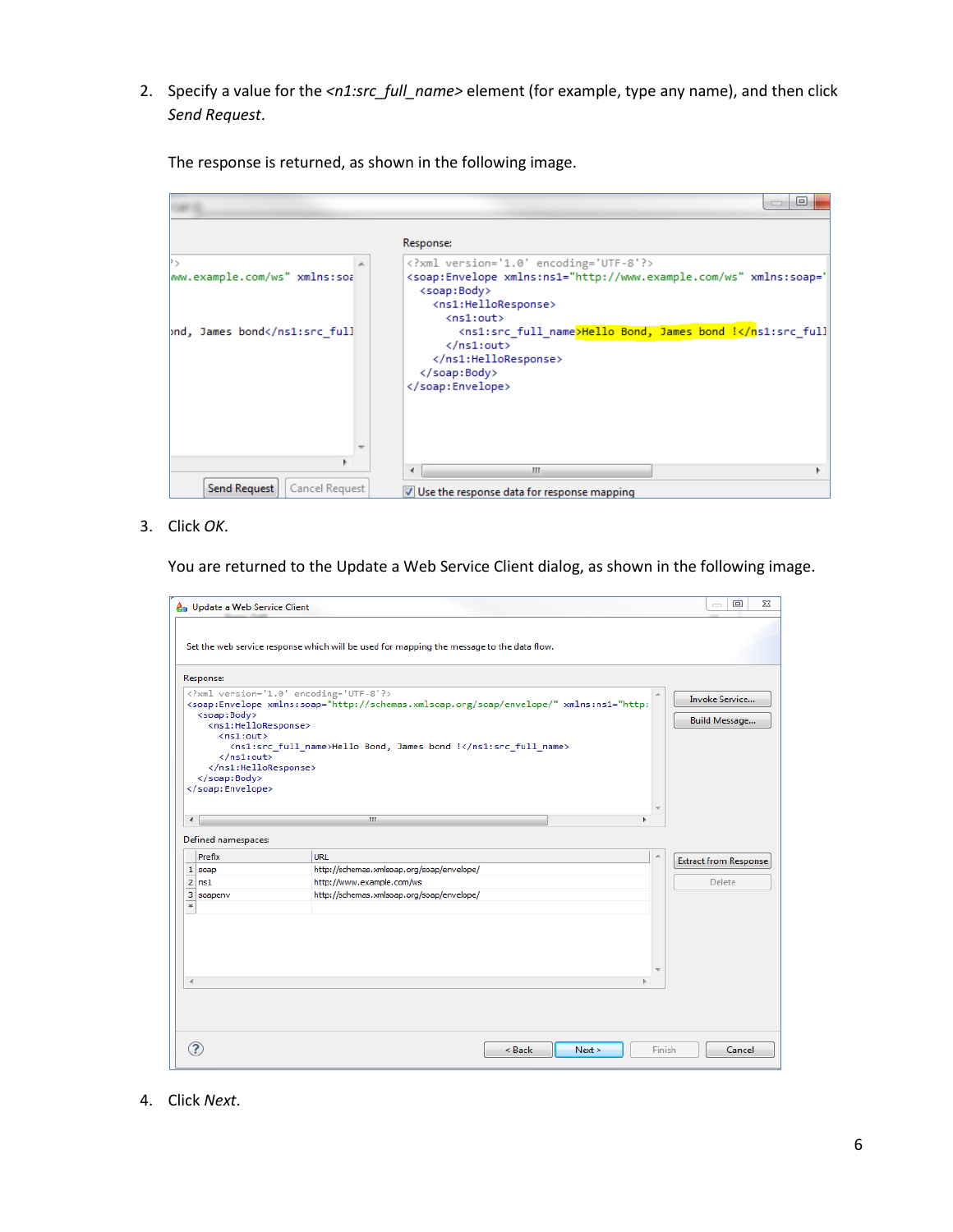# <span id="page-6-0"></span>**Mapping the Output Columns**

With the response now displayed, you must specify where it will go in your output. To map the output columns:

1. Select the response and navigate to the required field (for example, *src\_full\_name*), as shown in the following image.

| <b>A</b> <sub>B</sub> Update a Web Service Client                                      |                                                                      | ▣                              | $\mathbf{x}$ |
|----------------------------------------------------------------------------------------|----------------------------------------------------------------------|--------------------------------|--------------|
|                                                                                        | Set up how the web service response will be mapped to the data flow. |                                |              |
|                                                                                        | Root XML path: /soapenv:Envelope/soapenv:Body/ns1:HelloResponse      |                                |              |
| XML tree:                                                                              |                                                                      |                                |              |
| ⊿ ns1:HelloResponse<br>$\sqrt{a}$ ns1:out<br>ns1:src_full_name = Hello src_full_name ! |                                                                      | <b>Add Mapping</b><br>Auto Map |              |
| Mappings:                                                                              |                                                                      |                                |              |
| Column Name<br>×.                                                                      | <b>XPath</b>                                                         | A.<br>Delete Mapping<br>Up     |              |

2. Click *Add Mapping*.

The XPath identifying the element that will be mapped into the output column is automatically inserted. For example:

/ns1:out/ns1:src\_full\_name

| <b>A</b> <sub>n</sub> Update a Web Service Client |                                                                      | $\mathbf{x}$<br>$\Box$<br>$\overline{\phantom{0}}$ |
|---------------------------------------------------|----------------------------------------------------------------------|----------------------------------------------------|
|                                                   | Set up how the web service response will be mapped to the data flow. |                                                    |
|                                                   | Root XML path: /soapenv:Envelope/soapenv:Body/ns1:HelloResponse      |                                                    |
| XML tree:                                         |                                                                      |                                                    |
| a ns1:HelloResponse<br>a ns1:out                  | ns1:src_full_name = Hello Bond, James Bond !                         | <b>Add Mapping</b><br>Auto Map                     |
| Mappings:                                         |                                                                      |                                                    |
| Column Name<br>1 src_full_name<br>×.              | <b>XPath</b><br>ns1:out/ns1:src_full_name                            | 스<br><b>Delete Mapping</b><br>Up                   |
|                                                   |                                                                      |                                                    |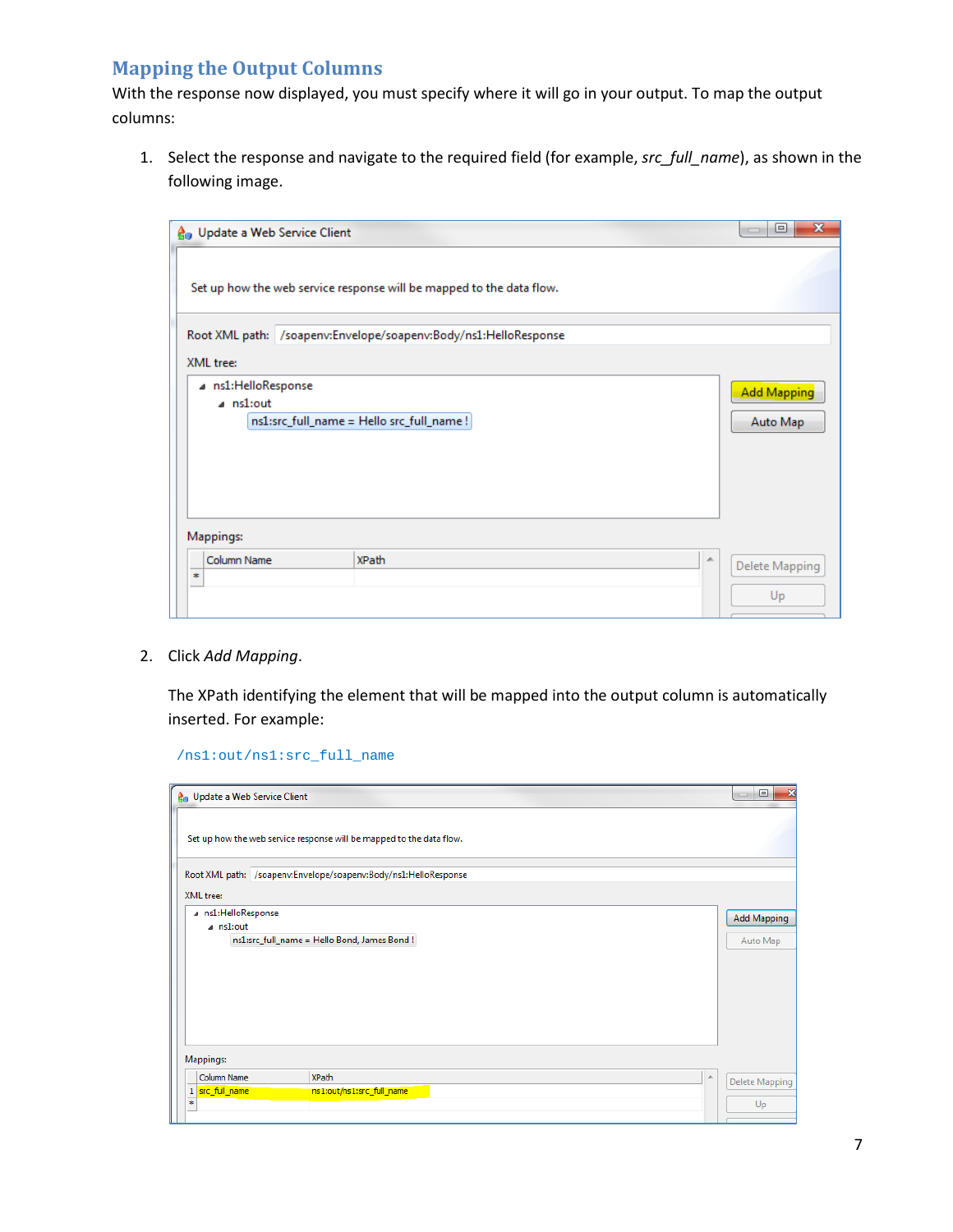3. Change the output Column Name (for example, *out\_name*), and then click *Finish*.

| Mappings:   |                           |  |  |  |
|-------------|---------------------------|--|--|--|
| Column Name | XPath                     |  |  |  |
| out_name    | ns1:out/ns1:src_full_name |  |  |  |
| sk.         |                           |  |  |  |
|             |                           |  |  |  |
|             |                           |  |  |  |

The Select or Create Server dialog opens, as shown in the following image.

| <b>A</b> <sub>n</sub> Select or Create Server |                             | $\mathbf{x}$<br>▣<br>$\Box$ |  |  |  |  |  |  |
|-----------------------------------------------|-----------------------------|-----------------------------|--|--|--|--|--|--|
| <b>Select or Create Server</b>                |                             |                             |  |  |  |  |  |  |
|                                               |                             |                             |  |  |  |  |  |  |
| URL has to be defined in a server.            |                             |                             |  |  |  |  |  |  |
| <b>O</b> Use existing server                  |                             |                             |  |  |  |  |  |  |
| HELLO1                                        |                             |                             |  |  |  |  |  |  |
| Create new server                             |                             |                             |  |  |  |  |  |  |
| Implementation:                               | Generic                     |                             |  |  |  |  |  |  |
| Name:                                         | HELLO11                     |                             |  |  |  |  |  |  |
| URL:                                          | http://localhost:8888/Hello |                             |  |  |  |  |  |  |
| User:                                         |                             |                             |  |  |  |  |  |  |
| Password:                                     |                             |                             |  |  |  |  |  |  |
|                                               |                             |                             |  |  |  |  |  |  |
|                                               |                             | OK<br>Cancel                |  |  |  |  |  |  |

4. Select *Use existing server* with the default value selected, and then click *OK*.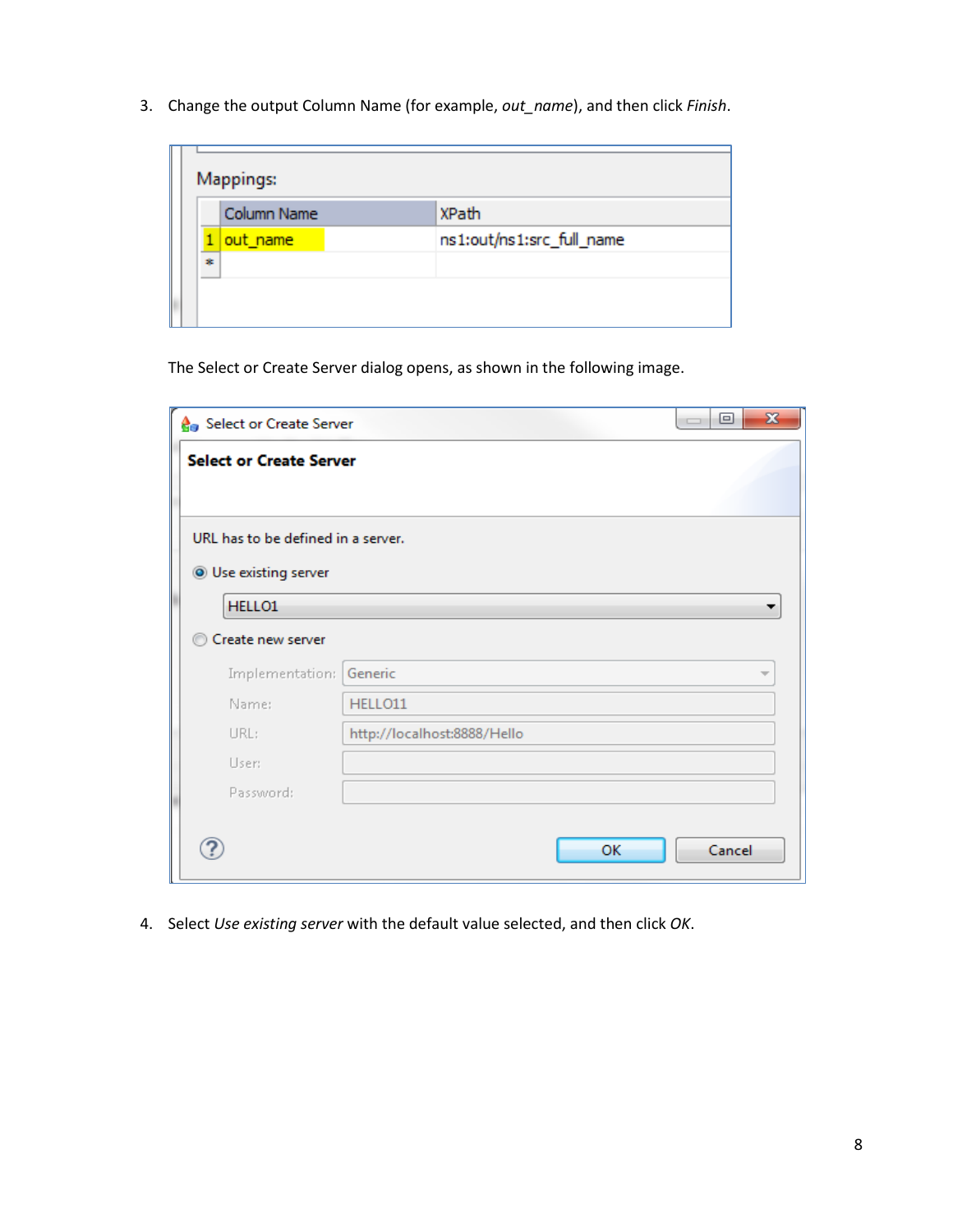#### <span id="page-8-0"></span>**Mapping an Input Field**

The configuration of the SOAP call plan is basically complete. However, you probably would like to have the option of changing the input every time you run the plan instead of reusing and resending the same hardcoded value.

| <b>Soap Call</b>                                           |                                                                                                                                                                                                                                                                                                                                                                                       |  |  |  |
|------------------------------------------------------------|---------------------------------------------------------------------------------------------------------------------------------------------------------------------------------------------------------------------------------------------------------------------------------------------------------------------------------------------------------------------------------------|--|--|--|
| General ● Output ● Error Handling<br>$\color{red} \bullet$ | Advanced                                                                                                                                                                                                                                                                                                                                                                              |  |  |  |
| $\blacktriangleright$ General                              |                                                                                                                                                                                                                                                                                                                                                                                       |  |  |  |
| Id:                                                        | Soap Call 2                                                                                                                                                                                                                                                                                                                                                                           |  |  |  |
| Url*:                                                      | HELLO1                                                                                                                                                                                                                                                                                                                                                                                |  |  |  |
| Soap Action*:                                              | Hello                                                                                                                                                                                                                                                                                                                                                                                 |  |  |  |
| Soap Version*:                                             | SOAP 11                                                                                                                                                                                                                                                                                                                                                                               |  |  |  |
| Input Template*:                                           | xml version='1.0' encoding='UTF-8'?<br><soapenv:Envelope xmlns:ns1="http://www.example.com/ws" xmlns:soapenv="http://schema<br> <soapenv:body><br/><math>\langle</math>ns1:Hello&gt;<br/><math>\langle</math>ns1:in&gt;<br/><ns1:src full="" name="">src full name</ns1:src><br/><math>\langle /ns1:ins \rangle</math><br/><math>\langle</math>/ns1:Hello&gt;<br/></soapenv:body><br> |  |  |  |
|                                                            | $\leftarrow$<br>m.                                                                                                                                                                                                                                                                                                                                                                    |  |  |  |
| $\blacktriangleright$ Advanced                             |                                                                                                                                                                                                                                                                                                                                                                                       |  |  |  |
| Namespaces:                                                | list element                                                                                                                                                                                                                                                                                                                                                                          |  |  |  |

In the request template, you can use the  $\{in\_column\}$  notation to specify a dynamic value. For example, the input file has a single column called *name*, as shown in the following image.

| Soap Version":   | SOAP 11                                                                                                                                                                                                                                                                                                                                                                                                                                          |  |
|------------------|--------------------------------------------------------------------------------------------------------------------------------------------------------------------------------------------------------------------------------------------------------------------------------------------------------------------------------------------------------------------------------------------------------------------------------------------------|--|
| Input Template*: | xml version='1.0' encoding='UTF-8'?<br><soapenv:Envelope xmlns:ns1="http://www.example.com/ws" xmlns:soapenv="http://schemas.xml<br> <soapenv:body><br/><math>\langle</math>ns1:Hello&gt;<br/><math>\langle</math>ns1:in<math>\rangle</math><br/><ns1:src_full_name>{name}{<math>\frac{1}{2}</math>/ns1:src_full_name&gt;<br/><math>\langle</math>/ns1:in&gt;<br/><math>\langle</math>/ns1:Hello&gt;<br/></ns1:src_full_name></soapenv:body><br> |  |
|                  | 222                                                                                                                                                                                                                                                                                                                                                                                                                                              |  |

The value of this field will be mapped into the request input.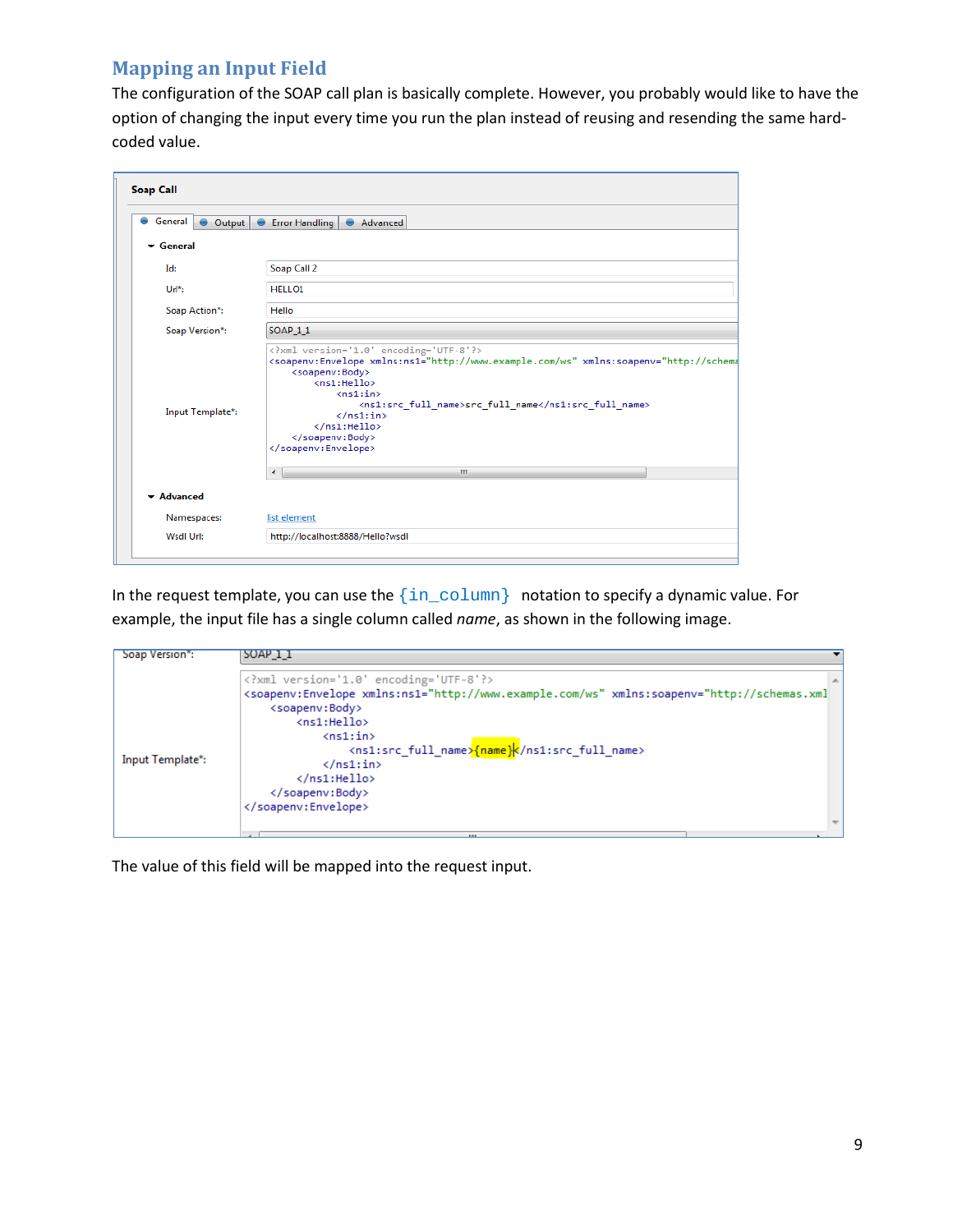#### <span id="page-9-0"></span>**Running the SOAP Call Plan**

Before you run the SOAP call plan, it is recommended that you create a new Score column and Explanation column, as shown in the following image.

| <b>Soap Call</b>              |                                                   |          |                          |                       |                              |                  | δ.                 |
|-------------------------------|---------------------------------------------------|----------|--------------------------|-----------------------|------------------------------|------------------|--------------------|
| ●                             | Error Handling<br>Θ<br>General Output             | Advanced |                          |                       |                              |                  |                    |
| $\blacktriangleright$ General |                                                   |          |                          |                       |                              |                  |                    |
|                               | Scorer*:                                          |          |                          |                       |                              |                  |                    |
|                               | <b>SCORE</b><br>Score Column:                     |          |                          |                       |                              |                  | Create             |
|                               | <b>ERROR</b><br><b>Explanation Column:</b><br>Key | Score    | Explain                  | Explain As            | Explanation Colu Description |                  | Create<br>业        |
|                               | 1 WLA_NO_ROOT_EL_FOUND                            | 1000     | $\overline{\mathcal{A}}$ | WLA_NO_ROOT_EL_FOUND  |                              |                  |                    |
|                               | 2 WLA SOAP FAULT                                  | 1000     | $\overline{\mathsf{v}}$  | <b>WLA SOAP FAULT</b> |                              |                  |                    |
|                               | 3 WLA TIMEOUT                                     | 1000     | √                        | <b>WLA_TIMEOUT</b>    |                              |                  |                    |
|                               | 4 WLA_UNKNOWN_RESPONSE                            | 1000     | $\overline{\mathcal{J}}$ | WLA_UNKNOWN_RESPONSE  |                              |                  |                    |
| $\overline{4}$                |                                                   |          |                          |                       |                              |                  |                    |
|                               |                                                   |          |                          |                       |                              | <b>Check All</b> | <b>Uncheck All</b> |

- 1. In the Error Handling tab of the SOAP Call step, create a new Score column called *SCORE* and a new Explanation Column called *ERROR*. Click the *Create* button to add these columns if they have not already been added in the Alter Format step.
- 2. In the Advanced tab, set arbitrary scores so you can add logic to test for errors (for example, if a timeout occurs), as shown in the following image.

| <b>Soap Call</b>                                         |                   |  |  |  |  |  |
|----------------------------------------------------------|-------------------|--|--|--|--|--|
| Advanced<br>Output   Error Handling<br>General $\bullet$ |                   |  |  |  |  |  |
| ▼ General                                                |                   |  |  |  |  |  |
| Data Format Parameters*:                                 | composite element |  |  |  |  |  |
| Timeout Ms*:                                             | 10000             |  |  |  |  |  |
| Encoding*:                                               | $u$ tf-8          |  |  |  |  |  |
| Delay Between Requests Ms*:                              | 0                 |  |  |  |  |  |
| <b>Http Request Headers:</b>                             | list element      |  |  |  |  |  |
| ▼ Debug                                                  |                   |  |  |  |  |  |
| Debug Response File Name:                                |                   |  |  |  |  |  |
| Debug Request File Name:                                 |                   |  |  |  |  |  |
|                                                          |                   |  |  |  |  |  |